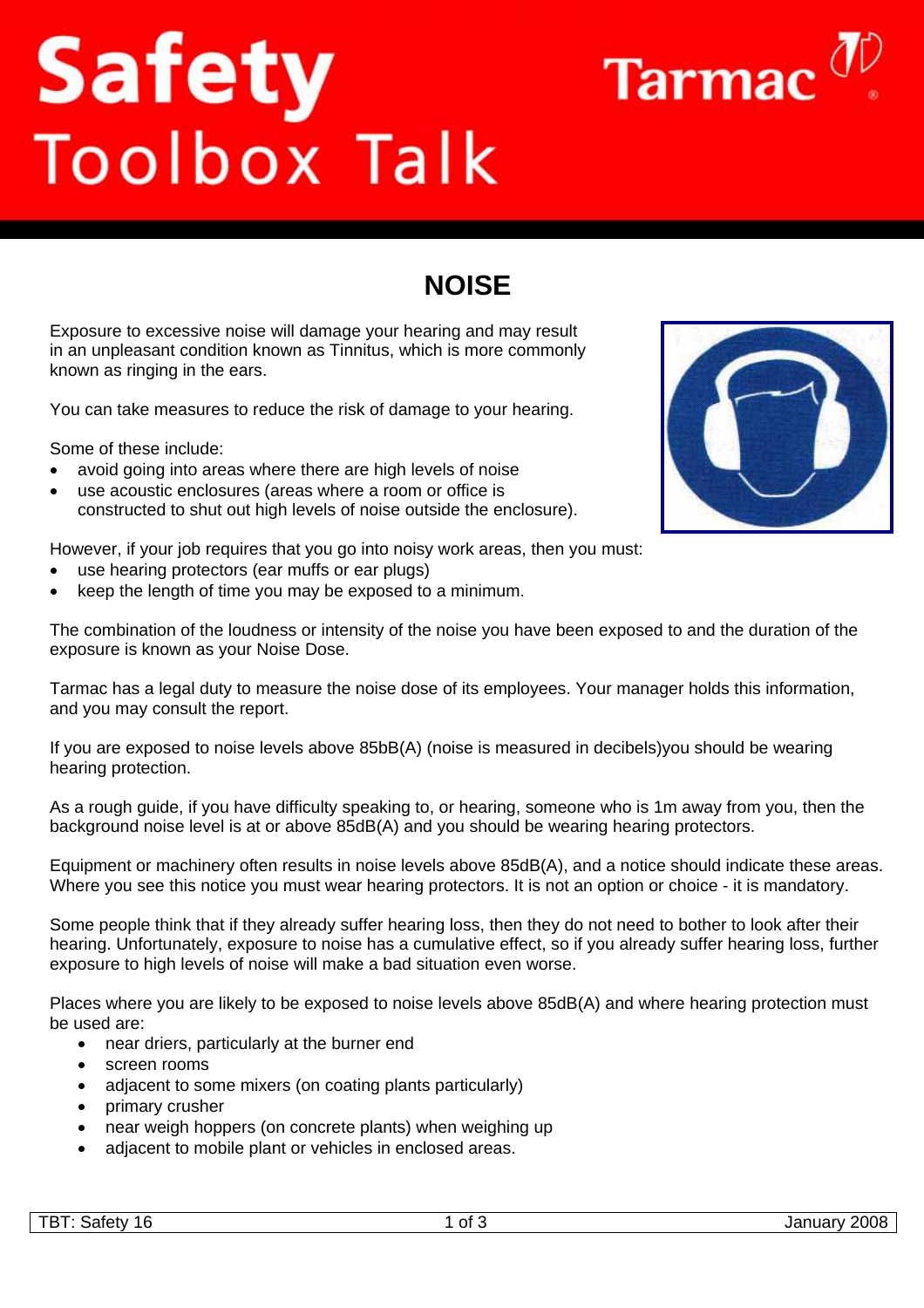### **SELECTING AND USING HEARING PROTECTORS**

Two types are available:

- ear plugs
- ear muffs.

Both have their advantages and disadvantages, so it is often left to personal preference.

Whatever type you select, they should effectively seal the ear and must be kept clean.

Ear muffs are often mounted on a headband or attached to a helmet. The seal around the muff must completely enclose the outer ear and apply sufficient pressure to form a complete seal.

Ear muffs must be carefully selected to ensure correct protection (this information is provided by the manufacturer), and should be kept clean to avoid the risk of ear infection.

Ear plugs insert into the ear canal, and may be the disposable one-use type, or may be multi-use, such as those attached to a neckband or moulded specifically for you.

Ear plugs must be kept clean and handled with clean hands. Failure to do so may lead to an ear infection.

The type selected must be appropriate to the noise source and offer effective protection (again this information is provided by the manufacturer).

## **Look after your hearing – hearing loss is irreversible and permanent.**

Ask the question –'Do you have any concerns about noise in your work area or anywhere else on the site?'

# **QUESTIONS – (there may be more than one correct answer)**

|              |                                                                                   | A                                                       | В                                               | C                                |
|--------------|-----------------------------------------------------------------------------------|---------------------------------------------------------|-------------------------------------------------|----------------------------------|
|              | What will reduce the risk of<br>damage to your hearing                            | Avoid areas of high<br>noise level                      | Minimise exposure                               | Do nothing                       |
| $\mathbf{2}$ | If noise levels in your area are<br>above 90dB(A), do you need to<br>take action? | Yes                                                     | No.                                             | Sometime in the<br>future        |
| 3            | Is noise induced hearing loss<br>permanent?                                       | No                                                      | Yes                                             | <b>Sometimes</b>                 |
|              | Does hearing protection need to<br>be fitted correctly?                           | Yes, because my<br>supervisor will pull<br>me up if not | Yes - to give<br>maximum<br>designed protection | No - It doesn't really<br>matter |
| 5            | Does hearing protection need to<br>be kept clean?                                 | $No$ – I'll get some<br>more from stores                | Yes-to prevent the<br>spread of disease         | Yes - because I<br>share it      |